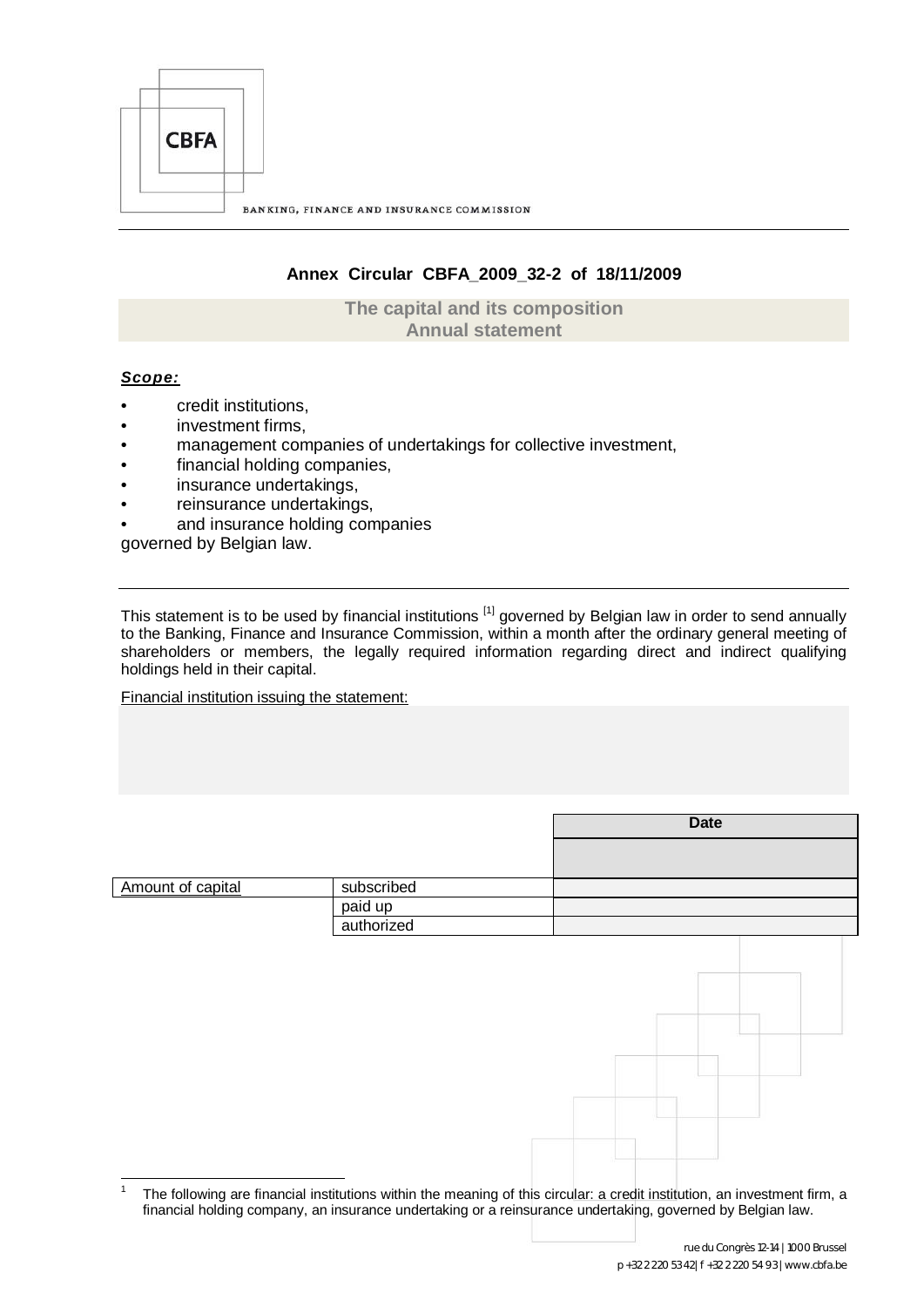# **1. SECURITIES WHICH REPRESENT CAPITAL**

Total number of securities representing capital:

- securities to which a voting right is attached:
- securities which represent capital, without voting rights:

|                       | with an unconditional right to<br>conversion | subject to a proviso |
|-----------------------|----------------------------------------------|----------------------|
| convertible bonds     |                                              |                      |
| warrants              |                                              |                      |
| convertible loans     |                                              |                      |
| other (please detail) |                                              |                      |

### **2. TOTAL VOTING RIGHTS**

Г

Total voting rights attached to the total of securities of the financial institution:

|  |                      | - voting rights attached to the securities |  |     |
|--|----------------------|--------------------------------------------|--|-----|
|  | representing capital |                                            |  |     |
|  |                      | - voting rights attached to the securities |  | not |
|  | representing capital |                                            |  |     |

Voting rights attached to:

|                       | with an unconditional right to<br>conversion | subject to a proviso |
|-----------------------|----------------------------------------------|----------------------|
| convertible bonds     |                                              |                      |
| warrants              |                                              |                      |
| convertible loans     |                                              |                      |
| other (please detail) |                                              |                      |

#### **3. KNOWN DIRECT QUALIFYING HOLDINGS**

| Identification of the shareholders or members [2] | Type of<br>securities<br>held | $%$ of<br>capital | % of<br>voting<br>rights |
|---------------------------------------------------|-------------------------------|-------------------|--------------------------|
|                                                   |                               |                   |                          |
|                                                   |                               |                   |                          |
|                                                   |                               |                   |                          |
|                                                   |                               |                   |                          |
|                                                   |                               |                   |                          |
|                                                   |                               |                   |                          |
|                                                   |                               |                   |                          |
|                                                   |                               |                   |                          |
|                                                   |                               |                   |                          |
|                                                   |                               |                   |                          |
|                                                   |                               |                   |                          |
|                                                   |                               |                   |                          |
|                                                   |                               |                   |                          |
|                                                   |                               |                   |                          |
|                                                   |                               |                   |                          |
|                                                   |                               |                   |                          |

<span id="page-1-0"></span> $\frac{1}{2}$  In the case of actions in concert, please include the identity of all persons acting in concert in a single box, indicating clearly "acting in concert", and add up the percentages of capital and voting rights they hold together.